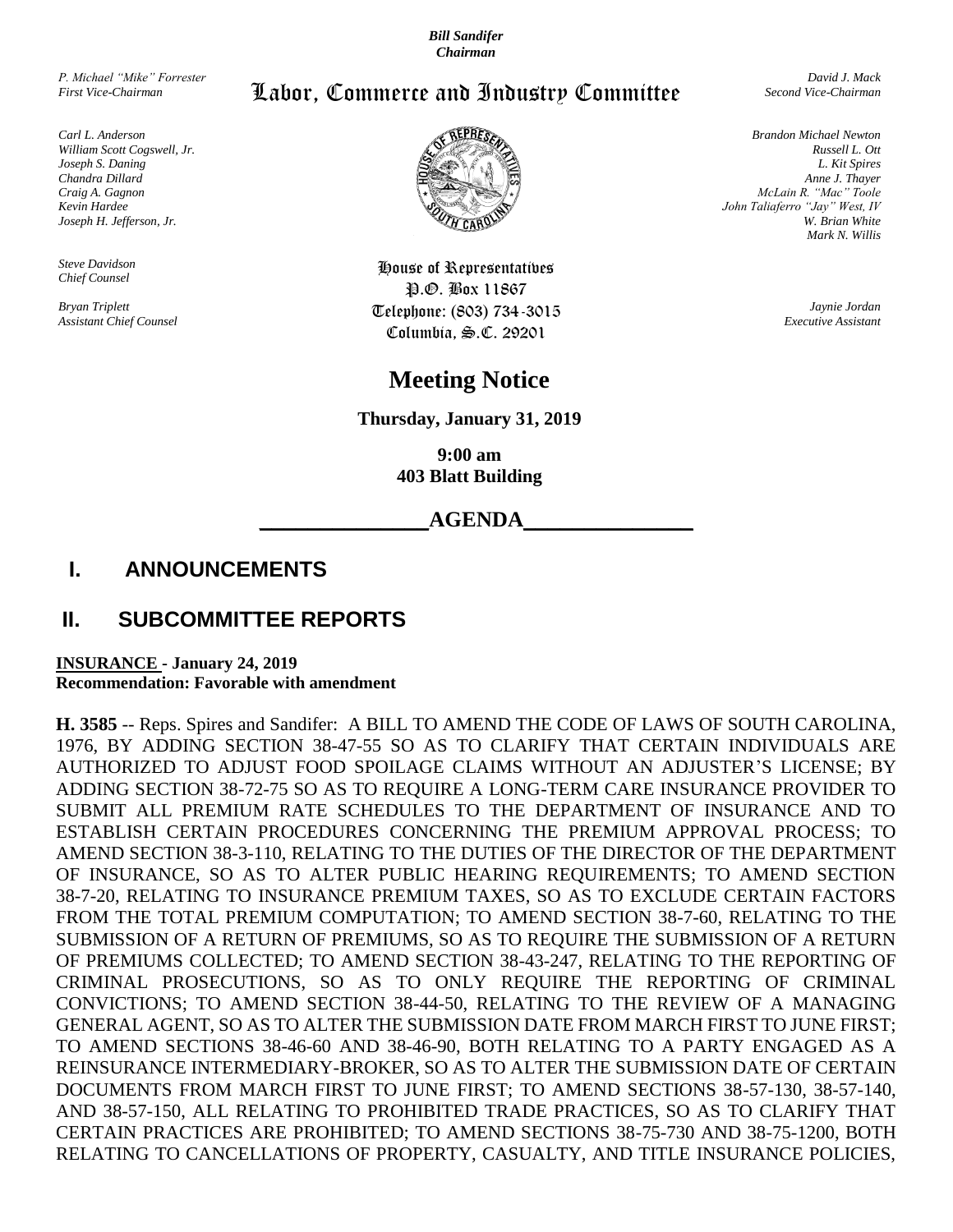SO AS TO EXTEND WHEN AN INSURER CAN CANCEL A POLICY WITHOUT CAUSE TO ONE HUNDRED TWENTY DAYS AND TO PROHIBIT AN INSURER FROM CANCELLING A POLICY OUTSIDE OF THE ONE HUNDRED TWENTY-DAY PERIOD IF THEY HAD NOTICE OF A CHANGE IN RISK PRIOR TO THE EXPIRATION OF THE ONE HUNDRED TWENTY-DAY PERIOD; TO AMEND SECTION 38-90-160, AS AMENDED, RELATING TO THE APPLICATION OF CERTAIN PROVISIONS TO CAPTIVE INSURANCE COMPANIES, SO AS TO APPLY THE SOUTH CAROLINA INSURANCE DATA SECURITY ACT TO CAPTIVE INSURANCE COMPANIES; AND TO AMEND SECTION 38-99-70, RELATING TO LICENSEES EXEMPTED FROM CERTAIN DATA SECURITY REQUIREMENTS, SO AS TO ONLY EXEMPT THE LICENSEES FROM THE PROVISIONS OF SECTION 38-99-20.

### **INSURANCE - January 24, 2019 Recommendation: Favorable with amendment**

**H. 3587** -- Reps. Spires and Sandifer: A BILL TO AMEND THE CODE OF LAWS OF SOUTH CAROLINA, 1976, BY ADDING ARTICLE 9 TO CHAPTER 13, TITLE 38 SO AS TO REQUIRE AN INSURER OR AN INSURANCE GROUP TO SUBMIT A CORPORATE GOVERNANCE ANNUAL DISCLOSURE AND ESTABLISH CERTAIN REQUIREMENTS FOR THE DISCLOSURE, TO DEFINE NECESSARY TERMS, TO AUTHORIZE THE DIRECTOR OF THE DEPARTMENT OF INSURANCE TO PROMULGATE REGULATIONS RELATED TO THE DISCLOSURE, TO PROVIDE CERTAIN CONFIDENTIALITY REQUIREMENTS FOR INFORMATION SUBMITTED TO THE DIRECTOR AND TO PROHIBIT THE DIRECTOR OR A PERSON WHO RECEIVES INFORMATION RELATED TO THE ANNUAL DISCLOSURE FROM TESTIFYING IN A PRIVATE CIVIL ACTION CONCERNING THE CONFIDENTIAL INFORMATION, TO AUTHORIZE THE DIRECTOR TO RETAIN THIRD-PARTY CONSULTANTS AND PRESCRIBE CERTAIN RULES FOR THE CONSULTANTS, TO PROVIDE A PENALTY FOR AN INSURER WHO FAILS TO FILE THE CORPORATE GOVERNANCE ANNUAL DISCLOSURE, AND TO SET AN EFFECTIVE DATE; BY ADDING SECTION 38-21-295 SO AS TO AUTHORIZE THE DIRECTOR TO ACT AS THE GROUP-WIDE SUPERVISOR FOR AN INTERNATIONALLY ACTIVE INSURANCE GROUP UNDER CERTAIN CIRCUMSTANCES, TO ESTABLISH A PROCEDURE FOR THE DIRECTOR TO DETERMINE WHETHER HE MAY ACT AS THE GROUP-WIDE SUPERVISOR OR ACKNOWLEDGE ANOTHER REGULATORY OFFICIAL TO ACT AS THE GROUP-WIDE SUPERVISOR, TO AUTHORIZE THE DIRECTOR TO ENGAGE IN CERTAIN ACTIVITIES AS GROUP-WIDE SUPERVISOR, AND TO AUTHORIZE THE DIRECTOR TO PROMULGATE REGULATIONS; AND TO AMEND SECTION 38-21-10, RELATING TO INSURANCE HOLDING COMPANY REGULATORY ACT DEFINITIONS, SO AS TO DEFINE THE TERMS "DIRECTOR," "GROUP-WIDE SUPERVISOR," AND "INTERNATIONALLY ACTIVE INSURANCE GROUP".

#### **INSURANCE - January 24, 2019 Recommendation: Favorable**

**H. 3705** -- Reps. Spires and Sandifer: A BILL TO AMEND SECTION 38-31-30, CODE OF LAWS OF SOUTH CAROLINA, 1976, RELATING TO THE APPLICATION OF THE SOUTH CAROLINA PROPERTY AND CASUALTY INSURANCE GUARANTY ASSOCIATION, SO AS TO APPLY THE PROVISIONS OF CHAPTER 31, TITLE 38, TO A CLAIM OR LOSS COVERED BY SELF-INSURANCE THAT OCCURRED PRIOR TO THE ACQUISITION OF A BLOCK OF BUSINESS BY A LICENSED INSURER; AND TO AMEND SECTION 42-5-20, RELATING TO INSURANCE REQUIREMENTS FOR WORKERS' COMPENSATION, SO AS TO PROHIBIT A SELF-INSURER FROM PARTICIPATING IN OR OBTAINING BENEFITS FROM THE SOUTH CAROLINA PROPERTY AND CASUALTY INSURANCE GUARANTY ASSOCIATION AND TO REQUIRE THE SOUTH CAROLINA WORKERS' COMPENSATION COMMISSION TO SECURE AN ACTUARIAL OPINION BEFORE APPROVING THE TRANSFER OF A SELF-INSURER TO A LICENSED INSURER.